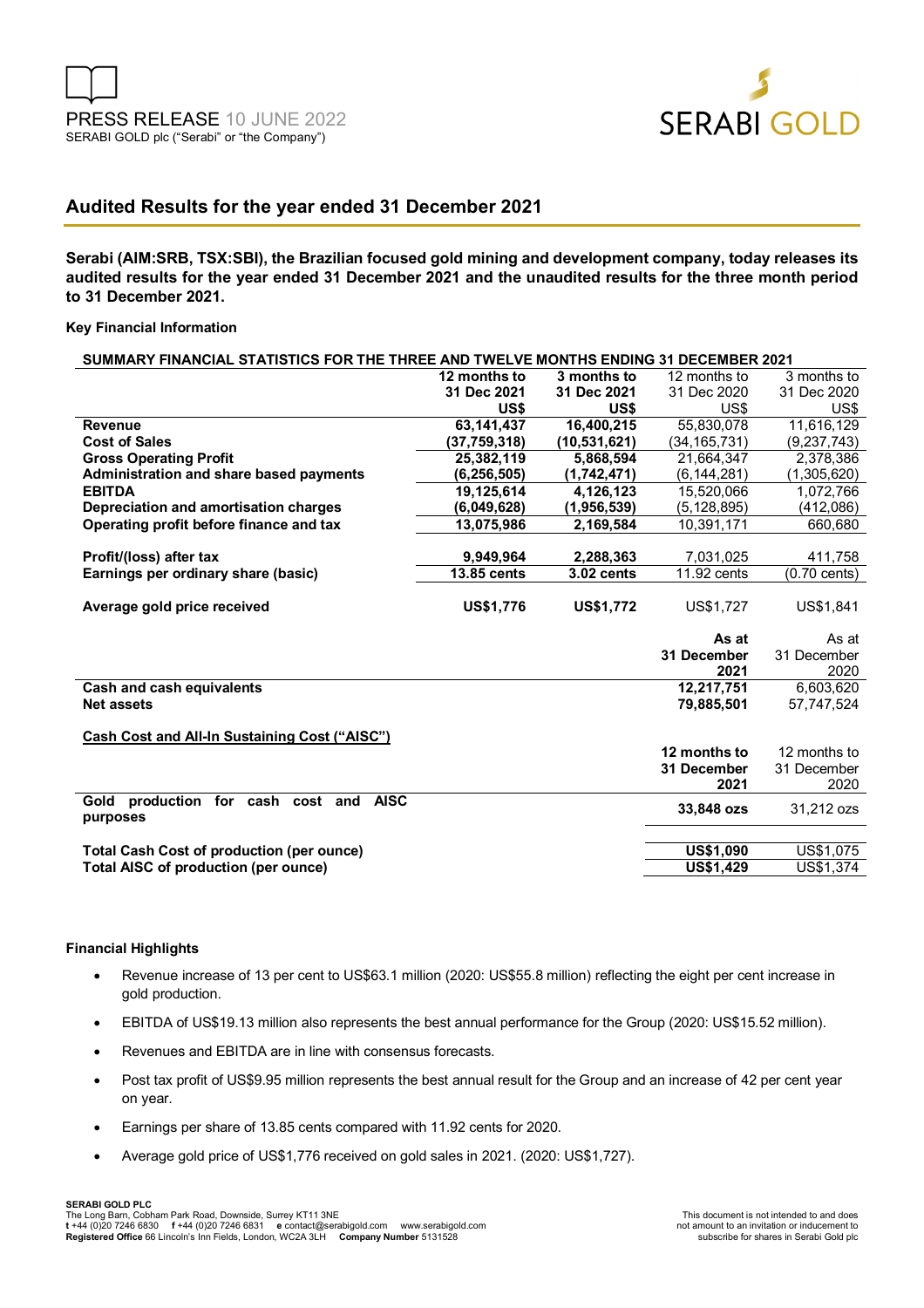



- Cash Cost for the year of US\$1,090 per ounce (2020: US\$1,075).
- All-In Sustaining Cost for the year of US\$1,429 per ounce (2020: US\$1,374 per ounce) reflecting the additional US\$2.45 million of mine development expenditure incurred in the year.

#### **Clive Line, CFO of Serabi commented,**

We are delighted to have produced another year of improving financial results, reporting EBITDA of US\$19.1 million representing a 23 per cent improvement year on year and a profit after tax of US\$9.95 million, which is a 42 per cent improvement compared with 2020, despite facing a number of operational challenges during 2021. This represents the highest level of annual EBITDA and the highest level of post-tax annual profit ever reported by the Group.

During the year, approximately US\$9.4 million of cash flow was generated by the mining operations (after mine development capital), which compares with US\$11.6 million in the preceding year. This broadly reflects the US\$2.4 million increase in mine development expenditure during the year, a consequence of the reduction in 2020 when operations were hampered by reduced staffing levels as a result of the pandemic.

All outstanding debt that the Company held at the start of the year was repaid and the final payments due for the acquisition of Coringa were completed, assisted by the raising of US\$16.9 million through the issue of new shares and warrants in March 2021.

Spending on exploration was increased during the year with US\$4.1 million being spent on exploration activity including over 26,000 meters of surface exploration drilling. This was on top of a further 34,500 metres of underground drilling, the cost of which is generally treated as an on-going operational expense.

With the successful commencement of the underground development at Coringa during July 2021, expenditure on the project has been US\$4.4 million, which included the cost for establishing the mine portal including the necessary steel and concrete reinforcement works. As we have previously reported, on-lode development has now started and some of the ore recovered has been transported during May 2022 to the Palito processing site, where full scale processing and ore sorting work will be undertaken.

Cash Costs and All-In-Sustaining Costs have increased marginally to US\$1,090/oz and US\$1,429/oz respectively (2020: US\$1,075/oz and US\$1,374/oz) reflecting the inflationary effects of the pandemic and the higher costs of mine development. The increase in expenditure on mine development as we work to catch up on work that could not be undertaken during the pandemic accounts for an increase in the AISC of approximately US\$75 year on year.

The Julia Vein at Sao Chico had been expected to continue to contribute a significant portion of the annual production and consequently revenue for 2022. The problems that we have encountered with higher levels of dilution, a result of long hole stoping not having the necessary selectivity around the areas directly impacted by the intrusive dykes will mean that projected production for 2022 will be lower than originally forecast which will impact on cash generation until such time as the work to reconfigure the Julia area for more selective mining, and also open up other production areas, is completed. We have in mitigation adjusted the mine plan for Palito to incorporate production from some additional areas of the deposit including the G3 vein which has previously been a very productive part of the deposit. Underground drilling being undertaken has identified some additional veins and confirmed down dip extensions of several other veins which bodes well for continuation of our success with resource replenishment.

In May 2022, we completed a 12-month unsecured loan for US\$5 million with one of the major Brazilian banks. This additional working capital offsets the unexpected reduction in revenue and cash for the first quarter of 2022 and, whilst we are continuing to restrict some discretionary expenditure to offset the lower revenues anticipated for the rest of the year, this should allow the Company to continue its progress with the development of Coringa until such time as the longer-term funding for the main project development and site construction is in place.

2021 was marred by the identification of some financial irregularities. The consequent investigation was completed during September of last year and following this we have used the services Deloitte Touche Tohmatsu Consultores Ltda in Brazil ("Deloitte") to establish an Internal Audit function reporting to the Audit Committee. A legal process is underway to recover funds that are considered to have been misappropriated, but it is expected that it will be some time before the court proceedings are completed.

#### **Chairman's Statement**

In common with many other businesses, we have continued to face challenges and through 2021 we have sought to re-establish our activities as quickly as possible in an environment that is still resetting itself following what we all hope are the worst effects of the COVID-19 pandemic. As we return to normality, protecting the health of our employees, suppliers and communities continues to be a priority, and the Company will maintain its full commitment to be a safe place in this difficult environment.

The development of our Coringa project remains our immediate growth priority and it is very pleasing to see the continued progress that we are making. As we reported in the first quarter of 2022, the ramp development of the Serra orebody has intersected the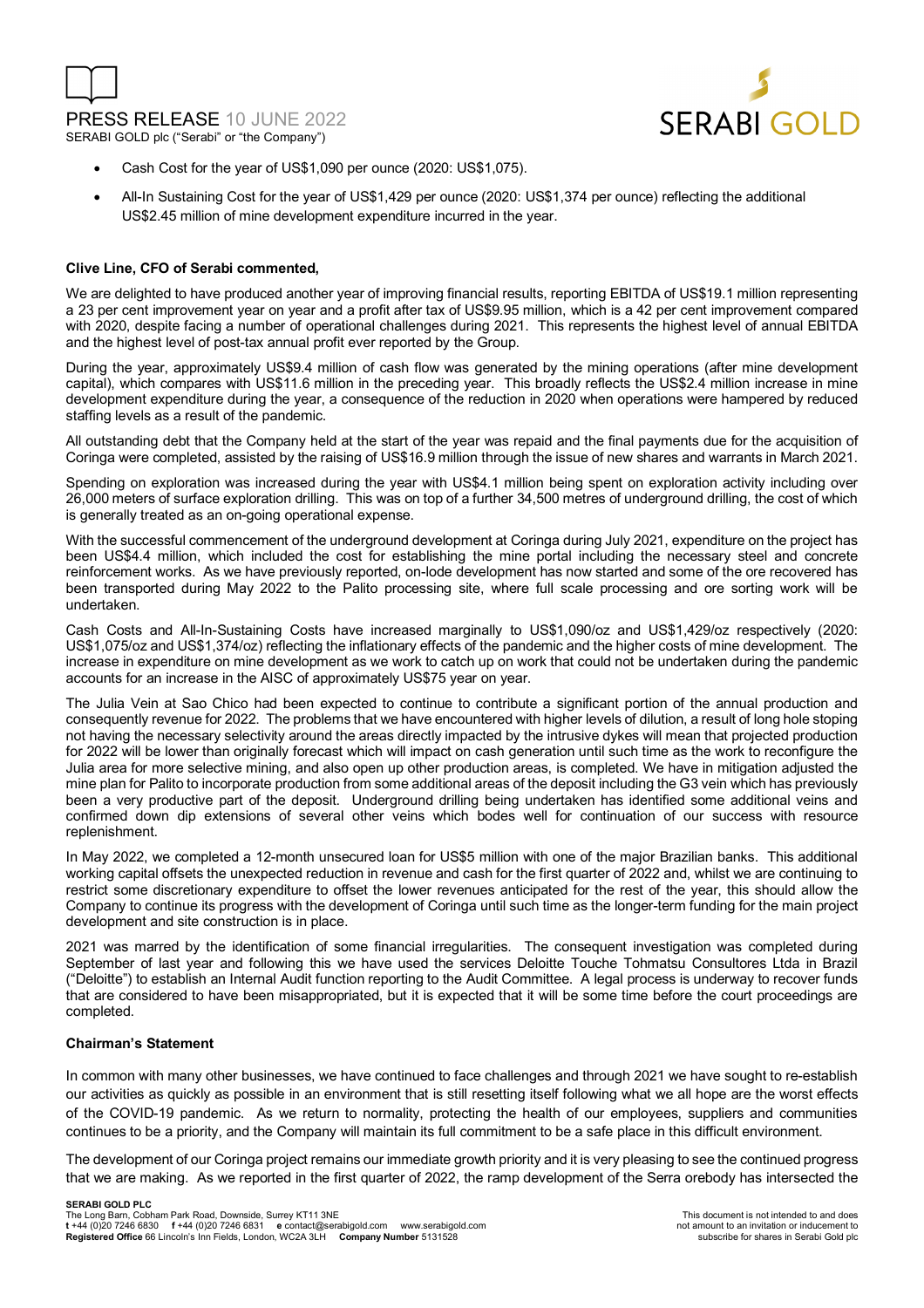

three known veins, with grades significantly higher than we were expecting. All three veins have been intersected on the 320m and 340m levels, with excellent results to date. Our plan is now to develop the two principal veins, V1 and V3 to the north. We have also introduced 'resue' development mining, where the ore and waste can be blasted separately. The advantage of this technique is that dilution of the ore coming out of the mine will be minimised and allow us to build a high-grade stockpile over the coming months, in preparation for plant feed in 2023.

The current development operations at Coringa are being carried out under a trial mining licence ("GUIA") that allows us to undertake mining activities and perform some initial processing of the ore and further test work at the Palito Complex. We remain optimistic regarding the award of the Installation Licence which is required before we can start construction of the plant and the rest of the site infrastructure. Ongoing dialogue with the relevant agencies involved with issuing this licence, continues to be very positive and has not highlighted any concerns with the project design. The agencies continue to follow the steps and processes set down by the law to help expedite the issue of the licence. Both the National Mining Agency (the "ANM") and the State environmental agency ("SEMAS") have together with Serabi, filed documents of protest with the relevant court authorities and the court judge who is currently reviewing the need for any ongoing intervention given that all proper processes are being followed. The key issue has been confirmation that the needs of the indigenous populations have been properly considered. In all steps of the process Serabi, SEMAS and the ANM have observed their legal and moral obligations consulting with and obtaining approval from FUNAI, the national agency that protects the rights of indigenous populations. A specific indigenous study that goes beyond the requirements of the law is now expected to be completed during the second quarter of 2022 and is intended to allay any further concerns regarding the impact of mining activity at Coringa. In the meantime, SEMAS have received letters from the indigenous tribes confirming their support for the project. Discussions regarding the additional funding that will be required for the longer term development of Coringa, including the construction of the plant and the necessary site infrastructure, remain on-going with a variety of providers.

Brownfield exploration during 2021 brought some excellent mine-site discoveries, especially around the current Palito deposit, which will allow us to expand the operation during the latter half of 2022. This growth is particularly important after the lower than expected production in the fourth quarter of 2021 and the first quarter of 2022.

The last 12 months have been challenging and I believe that the post pandemic effects on Serabi have been more wide ranging than we originally anticipated. Whilst in 2020, it was the pandemic itself that hampered operations, 2021 was a year when supply chain delays became prevalent, as businesses in Brazil accelerated output, but struggled to meet targets due to lack of critical items. Since travel restrictions for non-nationals travelling to Brazil were eased in the latter part of 2021, Serabi's executive management have spent a lot of time in country, making a number of management changes and implementing numerous operational actions.

At the Palito operation, whilst 2021 was a better year than 2020, we still faced a number of challenges, and the final quarter of 2021 as well as the first quarter of 2022 saw lower than anticipated levels of production. The reasons for this are twofold. In the Palito orebody, ongoing delays in the delivery of a critical new mining fleet have hampered mine development and therefore the speed at which new areas at Palito can be prepared for mining. The brownfield exploration has brought some excellent results over the past six months but accessing these resources and translating them into reserves and production has not been possible due to fleet shortage, which we have been waiting on since mid 2021. In the meantime, we have been reliant upon an aging fleet that, with increasing maintenance downtime, is unable to provide the required capacity. As a consequence of this delay, we have been somewhat restricted in our production options and have, in the short-term, needed to mine and process the ore that is in immediately accessible blocks, including those with lower grades. This has resulted in lower than anticipated production in the fourth quarter of 2021 and the first quarter of 2022. Nevertheless, we are confident the already identified new vein structures will allow us to increase production from the deposit during the remainder of 2022 and in 2023. All new items of fleet have been or are expected to be delivered during the second quarter of 2022.

Secondly, we have also experienced lower than expected production from the São Chico orebody. During the second half of 2021, we commenced production on the Julia Vein. Up until then, most São Chico production has come from the Main Vein, where mechanised long hole open stoping has proved to be an efficient and effective mining method. During the second and third quarters of 2021, the Julia Vein was developed with the intention to again use mechanised long hole open stoping. However, as we progressed through the fourth quarter, it became clear that the levels of dilution from stoping were far higher than forecast as a consequence of the presence of multiple cross cutting faults and intrusive dykes, which post-date the ore. These faults were not easily identified in the initial drilling into the vein Through the latter part of the fourth quarter of 2021 and the first quarter of this year we installed significant amounts of ground support such as cable bolts and leaving ground pillars to help minimise dilution. This made some marginal improvements, but production rates were nevertheless greatly reduced, with the drilling equipment and manpower being utilised just as much for ground support activity as they have been for production. During February 2022, the decision was made to stop the long hole method on the Julia Vein, and introduce selective open stoping, with air-legs, as used in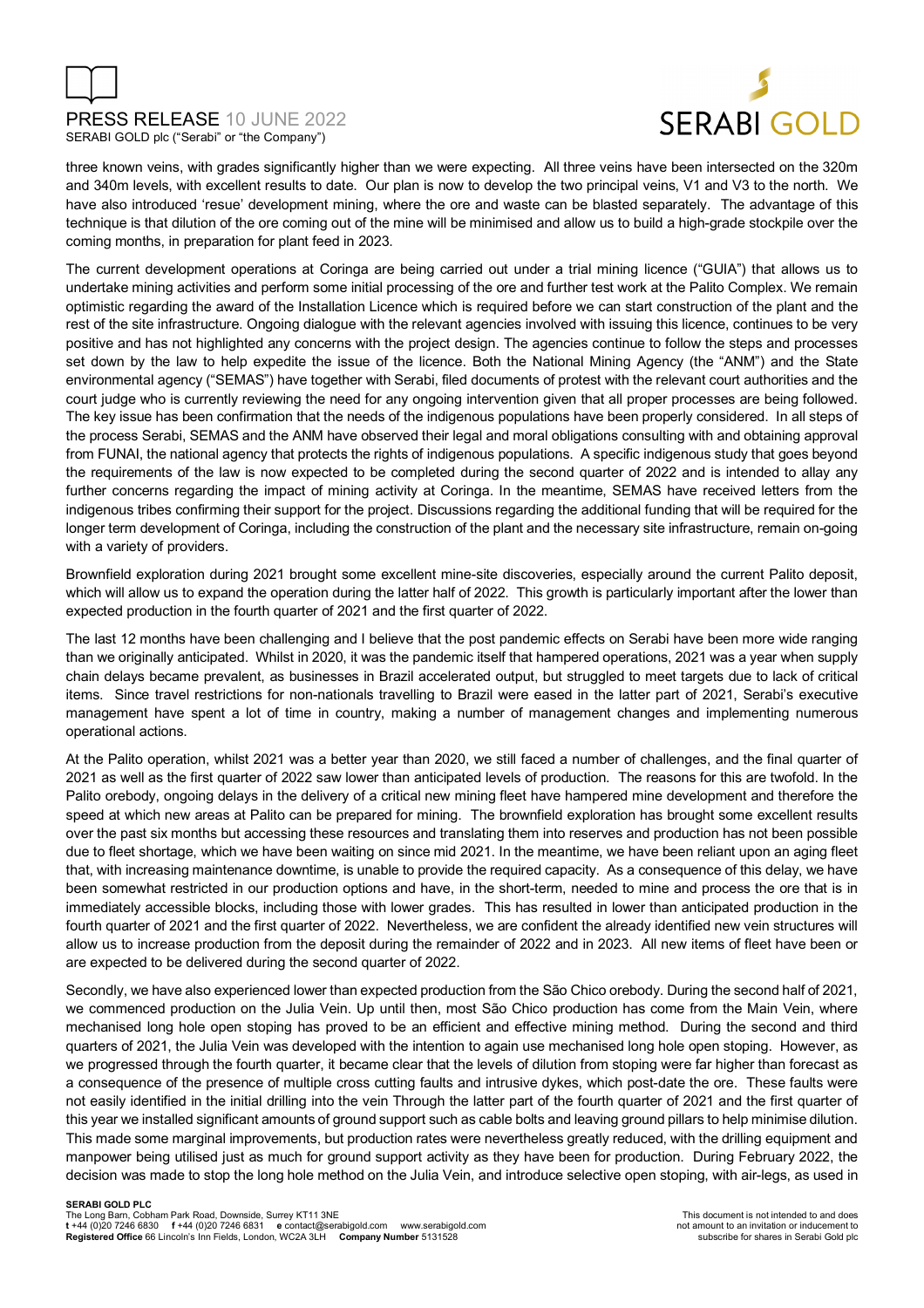

most areas of the Palito orebody. This will bring improved grades by minimising dilution through greater selectivity. However, this is not an overnight change. It is slower, and therefore needs preparation time, but continuing with long hole mining is not a viable option. A consequence is that 1,000 ounces of production scheduled from São Chico in February by long hole, was delayed and will now be mined selectively during both the second quarter and over the rest of the year.

This decision to move away from long hole to selective mining methods means the reliance on production ounces will, in the near term, move away from the São Chico orebody to the Palito orebody, with operations at São Chico focusing far more on mine development with a view to a return to normal production in 2023. In parallel to this, during the second half of 2022, we will be increasing production from the Palito orebody. As a result, it is unlikely that we will be able to maintain quarterly production at a level of around 9,000 ounces, and we will focus on producing profitable ounces and maximising operational cashflow rather than production growth for the rest of the year. This has required us to lower our production guidance for 2022 to be in the region of 30,000 ounces but expect a return to previous levels once access has been gained to the new working areas.

I am pleased to say that these decisions are beginning to bear fruit with some much-improved grades and daily production in March and April. We will make every effort to exceed the revised guidance and have already taken and implemented the decision to bring in 34 specialised selective miners to help accelerate the transition back to selective mining at São Chico and increase production from Palito. There are multiple smaller, higher-grade areas in upper levels, that require minimal development and access, but lend themselves to selective mining and these can provide additional ounces. This transition to the more selective mining method going forward to emphasise quality over quantity, means an increased focus on reducing costs, moving less volume and optimising the operation rather than just chasing scale. The real scale change will be driven by the successful startup of Coringa.

Exploration results from the Palito Mine have been very encouraging. The Ipe and Mogno veins in the Chica da Santa sector, which was a key part of the Palito production during 2021, have demonstrated the depth potential and continued high grades of the sector. Lateral extensions of the deposit comprising the Piaui sector to the southwest and Pele sector to the northeast also bode well with both sectors expected to support resource replenishment, growth and future production at the Palito Mine while ensuring a successful future for this long-life asset. The drilling into Piaui has really opened up the deposit to the southwest. The Piaui sector hosts two veins, which have now been drilled over a strike length of 500m and 200m vertical depth. Plans are now being finalised to cross cut to this sector from the Senna Vein later this year.

The potential of Palito both along strike, at depth and now laterally is very evident. From Pele in the east and Piaui in the west, the deposit now comprises a series of veins within a 1,000m wide corridor. Over the next 12 months, we will be expanding the Palito orebody considerably as we access these new sectors.

The reduction in revenues that we will experience in 2022 will impact the level of cash that can be generated and have necessitated restricting discretionary expenditure including exploration activity. I hope that this will be temporary and that we can pick up on some of exciting exploration opportunities with funding being provided by operational cash-flow as gold production grows.

Whilst the last two years have been tough operationally due to global supply chain issues and impacts of Covid, we are confident in Serabi's future. The Palito orebody remains the engine room to our production base but with a turnaround expected at São Chico this year and the material growth from Coringa, our strategy remains to turn Serabi into a multi-asset gold miner with production approaching 100koz within the next few years.

Nicolas Bañados Chairman

The information contained within this announcement is deemed by the Company to constitute inside information as stipulated under the Market Abuse Regulations (EU) No. 596/2014 as it forms part of UK Domestic Law by virtue of the European Union (Withdrawal) Act 2018.

The person who arranged for the release of this announcement on behalf of the Company was Clive Line, Director.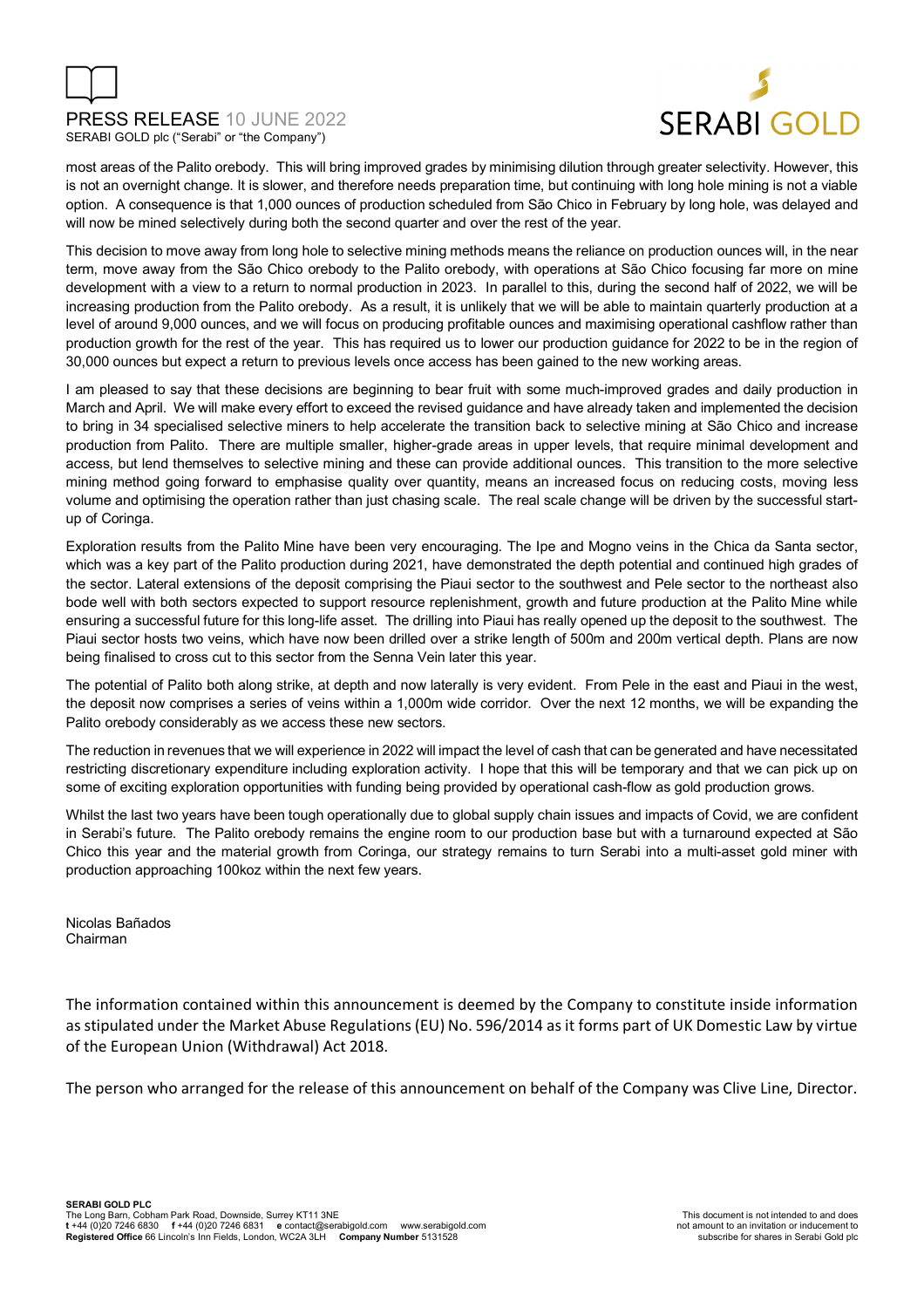## **Enquiries**



**SERABI GOLD plc Michael Hodgson t +**44 (0)20 7246 6830

Chief Executive **m** +44 (0)7799 473621

**Clive Line** t +44 (0)20 7246 6830<br>Fínance Director **m** +44 (0)7710 151692 m +44 (0)7710 151692

**e** contact@serabigold.com

www.serabigold.com

#### **BEAUMONT CORNISH Limited**

**Nominated Adviser & Financial Adviser**  Roland Cornish / Michael Cornish **t** +44 (0)20 7628 3396

### Copies of this announcement are available from the Company's website at www.serabigold.com.

#### **Forward-looking statements**

Certain statements in this announcement are, or may be deemed to be, forward looking statements. Forward looking statements are identified by their use of terms and phrases such as "believe", "could", "should" "envisage", "estimate", "intend", "may", "plan", "will"<br>or the negative of those, variations or comparable expressions, including references to assumptions. These forward-looking statements are not based on historical facts but rather on the Directors' current expectations and assumptions regarding the Company's future growth, results of operations, performance, future capital and other expenditures (including the amount, nature and sources of funding thereof), competitive advantages, business prospects and opportunities. Such forward looking statements reflect the Directors' current beliefs and assumptions and are based on information currently available to the Directors. A number of factors could cause actual results to differ materially from the results discussed in the forward-looking statements including risks associated with vulnerability to general economic and business conditions, competition, environmental and other regulatory changes, actions by governmental authorities, the

**PEEL HUNT LLP Joint UK Broker**

Ross Allister / Alexander Allen **t** +44 (0)20 7418 9000

#### **TAMESIS PARTNERS LLP Joint UK Broker**

Charlie Bendon/ Richard Greenfield **t** +44 (0)20 3882 2868

## **CAMARCO**

**Financial PR** Gordon Poole / Nick Hennis **t** +44 (0)20 3757 4980

availability of capital markets, reliance on key personnel, uninsured and underinsured losses and other factors, many of which are beyond the control of the Company. Although any forward-looking statements contained in this announcement are based upon what the Directors believe to be reasonable assumptions, the Company cannot assure investors that actual results will be consistent with such forward looking statements.

#### **Qualified Persons Statement**

The scientific and technical information contained within this announcement has been reviewed and approved by Michael Hodgson, a Director of the Company. Mr Hodgson is an Economic Geologist by training with over 30 years' experience in the mining industry. He holds a BSc (Hons) Geology, University of London, a MSc Mining Geology, University of Leicester and is a Fellow of the Institute of Materials, Minerals and Mining and a Chartered Engineer of the Engineering Council of UK, recognizing him as both a Qualified<br>Person for the purposes of Canadian National Instrument 43-101 and by the AIM<br>Guidance Note on Mining and Oil & Gas Companies dated J

*Neither the Toronto Stock Exchange, nor any other securities regulatory authority, has approved or disapproved of the contents of this news release.*

#### **See www.serabigold.com for more information and follow us on twitter @Serabi\_Gold**

Serabi's Directors Report and Financial Statements for the year ended 31 December 2021 together the Chairman's Statement will be available from the Company's website – www.serabigold.com and will be posted on SEDAR at www.sedar.com.

#### **Annual Report**

The Annual Report has been published by the Company on its website at www.serabigold.com and printed copies are expected to be available before 30 June 2022. Additional copies will be available to the public, free of charge, from the Company's offices at The Long Barn, Cobham Park Road, Downside, Surrey, KT11 3NE and will be available to download from the Company's website at www.serabigold.com.

The data included in the selected annual information tables below is taken from the Company's annual audited financial statements for the year ended 31 December 2021, which were prepared in accordance with international accounting standards in conformity with the requirements of the Companies Act 2006. The Parent Company financial statements have also been prepared in accordance with those parts of the Companies Act 2006 applicable to companies reporting under International Financial Reporting Standards ("IFRS").

The audited financial statements for the year ended 31 December 2021 will be presented to shareholders for adoption at the next General Meeting of the Company's shareholders and filed with the Registrar of Companies.

The following information, comprising, the Income Statement, the Group Balance Sheet, Group Statement of Changes in Shareholders' Equity, and Group Cash Flow, is extracted from these financial statements.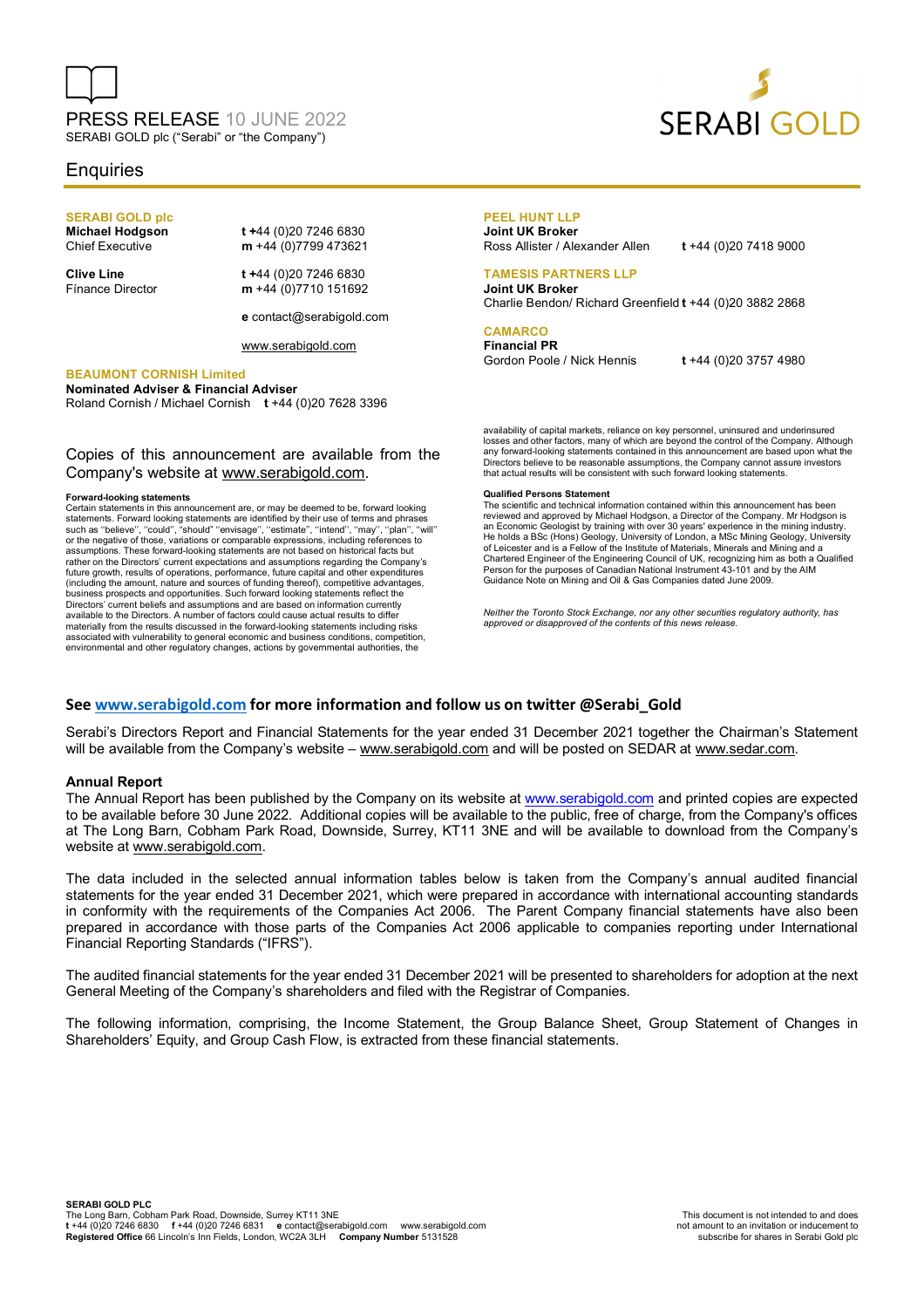



#### **Statement of Comprehensive Income**

For the year ended 31 December 2021

|                                                                 |              | Group              |                    |
|-----------------------------------------------------------------|--------------|--------------------|--------------------|
|                                                                 |              | For the year ended | For the year ended |
|                                                                 |              | 31 December 2021   | 31 December 2020   |
|                                                                 | <b>Notes</b> | US\$               | US\$               |
|                                                                 |              |                    |                    |
| Revenue                                                         |              | 63,141,437         | 55,830,078         |
| Cost of sales                                                   |              | (37,759,318)       | (33, 127, 648)     |
| Provision for impairment of State taxes receivable              |              |                    | (1,038,083)        |
| Depreciation and amortisation charges                           |              | (6,049,628)        | (5, 128, 895)      |
| <b>Total cost of sales</b>                                      |              | (43,808,946)       | (39, 294, 626)     |
| Gross profit                                                    |              | 19,332,491         | 16,535,452         |
| Administration expenses                                         |              | (5,825,655)        | (5,856,760)        |
| Share-based payments                                            |              | (270, 631)         | (533, 264)         |
| (Loss)/gain on disposal of fixed assets                         |              | (160, 219)         | 245,743            |
| Operating profit                                                |              | 13,075,986         | 10,391,171         |
| Foreign exchange (loss)/gain                                    |              | (41, 456)          | (214, 845)         |
| Finance expense                                                 | 4            | (261, 825)         | (1,763,240)        |
| Finance income                                                  | 4            | 585,840            | 74,403             |
| <b>Profit before taxation</b>                                   |              | 13,358,545         | 8,487,489          |
| Income tax expense                                              |              | (3,408,581)        | (1,456,464)        |
| Profit for the period <sup>(1)</sup>                            |              | 9,949,964          | 7,031,025          |
|                                                                 |              |                    |                    |
| Other comprehensive income (net of tax)                         |              |                    |                    |
| Items that may be reclassified subsequently to profit or loss   |              |                    |                    |
| Exchange differences on translating foreign operations          |              | (4,643,212)        | (15, 591, 140)     |
| Total comprehensive profit/(loss) for the period <sup>(1)</sup> |              | 5,306,752          | (8,560,115)        |
| Earnings per ordinary share (basic) <sup>(1)</sup>              | 5            | 13.85c             | 11.92c             |
| Earnings per ordinary share (diluted) <sup>(1)</sup>            | 5            | 12.97c             | 11.10c             |

(1) The Group has no non-controlling interests and all profits are attributable to the equity holders of the parent company.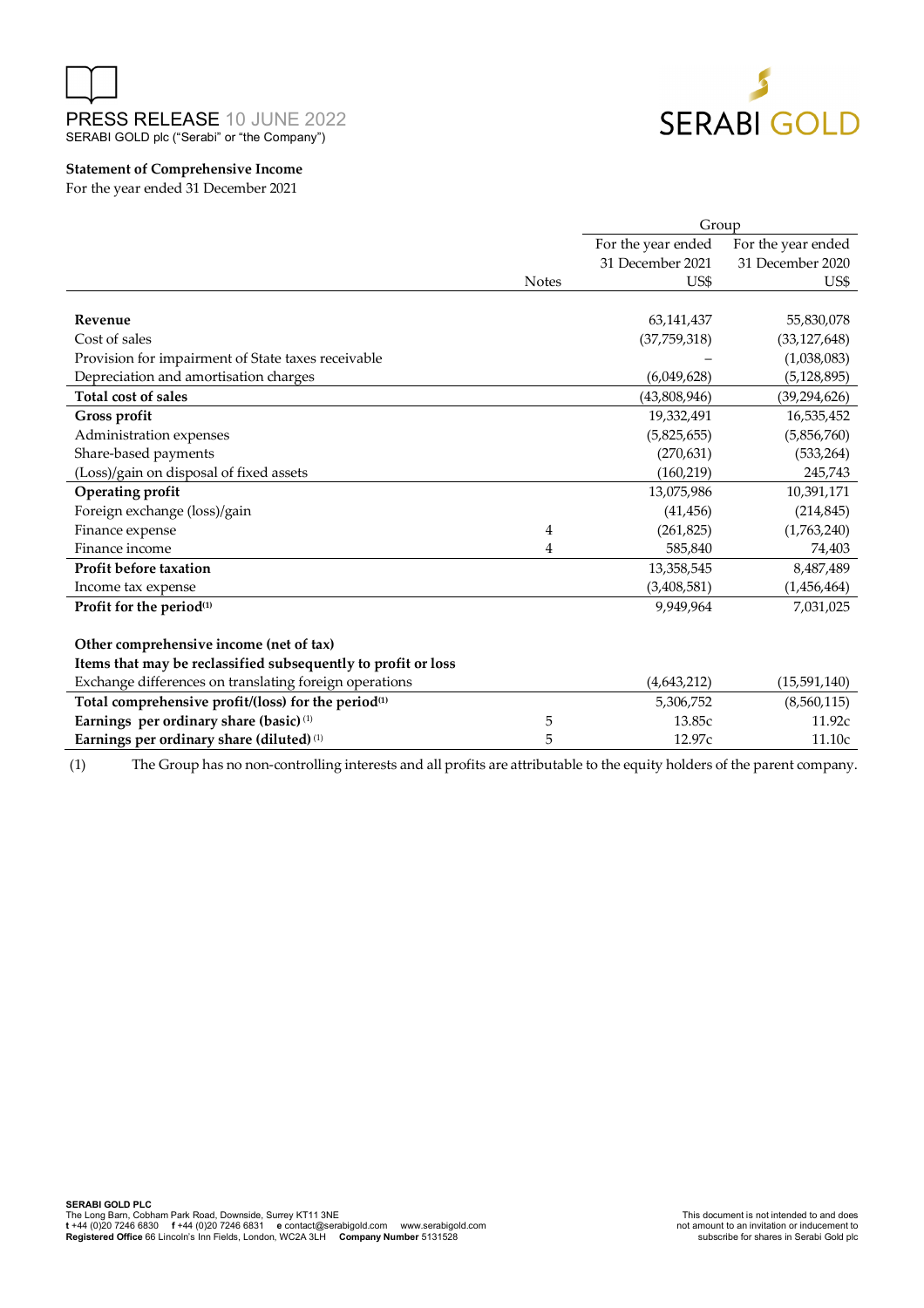

#### **Balance Sheet as at 31 December 2021**



|                                       | Group          |                |  |
|---------------------------------------|----------------|----------------|--|
|                                       | At 31 December | At 31 December |  |
|                                       | 2021           | 2020           |  |
|                                       | US\$           | US\$           |  |
| Non-current assets                    |                |                |  |
| Deferred exploration costs            | 34,857,905     | 27,778,354     |  |
| Property, plant and equipment         | 27,575,335     | 26,235,551     |  |
| Right of use assets                   | 2,600,631      | 2,573,738      |  |
| Taxes receivable                      | 605,125        | 696,077        |  |
| Deferred taxation                     | 1,224,360      | 1,879,158      |  |
| <b>Total non-current assets</b>       | 66,863,356     | 59, 162, 878   |  |
| <b>Current assets</b>                 |                |                |  |
| Inventories                           | 6,973,207      | 6,979,438      |  |
| Trade and other receivables           | 2,307,458      | 1,936,044      |  |
| Prepayments                           | 2,316,669      | 1,554,991      |  |
| Cash and cash equivalents             | 12,217,751     | 6,603,620      |  |
| <b>Total current assets</b>           | 23,815,085     | 17,074,093     |  |
| <b>Current liabilities</b>            |                |                |  |
| Trade and other payables              | 5,624,511      | 6,846,202      |  |
| Interest-bearing liabilities          | 290,060        | 8,726,302      |  |
| Derivative financial liabilities      |                | 390,456        |  |
| Accruals                              | 397,400        | 292,089        |  |
| <b>Total current liabilities</b>      | 6,311,971      | 16,255,049     |  |
| Net current assets                    | 17,503,114     | 819,044        |  |
| Total assets less current liabilities | 84,366,470     | 59,981,922     |  |
| Non-current liabilities               |                |                |  |
| Trade and other payables              | 427,663        | 91,916         |  |
| Provisions                            | 2,581,431      | 1,467,032      |  |
| Deferred tax liability                | 861,430        | 324,519        |  |
| Derivative financial liabilities      | 165,495        |                |  |
| Interest-bearing liabilities          | 444,950        | 350,931        |  |
| <b>Total non-current liabilities</b>  | 4,480,969      | 2,234,398      |  |
| Net assets                            | 79,885,501     | 57,747,524     |  |

| Equity                               |                |              |
|--------------------------------------|----------------|--------------|
| Share capital                        | 11,213,618     | 8,905,116    |
| Share premium reserve                | 36,158,068     | 21,905,976   |
| Option reserve                       | 1,075,348      | 1,173,044    |
| Other reserves                       | 13,694,731     | 10,254,048   |
| Translation reserve                  | (68, 648, 170) | (64,004,958) |
| Retained surplus                     | 86,391,906     | 79,514,298   |
| Equity shareholders' funds           |                |              |
| attributable to owners of the parent | 79,885,501     | 57,747,524   |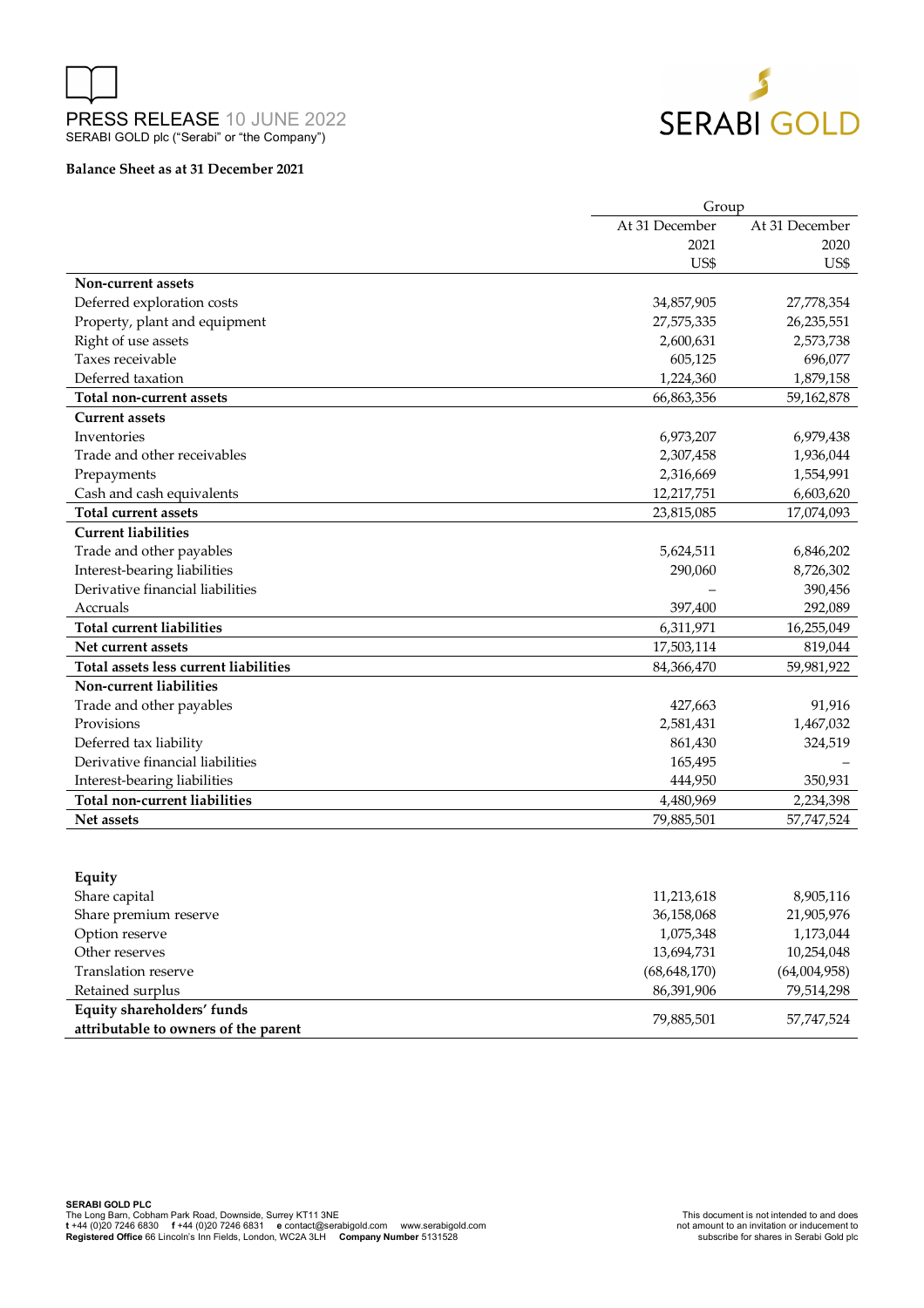



## **Statements of Changes in Shareholders' Equity**

For the year ended 31 December 2021

|                         | Share      | Share                    | Share option | Other      | Translation    | Retained      |              |
|-------------------------|------------|--------------------------|--------------|------------|----------------|---------------|--------------|
| Group                   | capital    | premium                  | reserve      | reserves   | reserve        | surplus       | Total equity |
|                         | US\$       | US\$                     | US\$         | US\$       | US\$           | US\$          | US\$         |
| Equity shareholders'    |            |                          |              |            |                |               |              |
| funds at 31 December    | 8,882,803  | 21,752,430               | 1,019,589    | 7,149,274  | (48, 413, 818) | 75,208,238    | 65,598,516   |
| 2019                    |            |                          |              |            |                |               |              |
| Foreign currency        |            |                          |              |            | (15,591,140)   |               | (15,591,140) |
| adjustments             |            |                          |              |            |                |               |              |
| Profit for year         |            |                          |              |            |                | 7,031,025     | 7,031,025    |
| Total comprehensive     |            |                          |              |            | (15,591,140)   | 7,031,025     | (8,560,115)  |
| income for the year     |            |                          |              |            |                |               |              |
| Shares issued in period | 22,313     | 153,546                  |              |            |                |               | 175,859      |
| Transfer to taxation    |            |                          |              | 3,104,774  |                | (3, 104, 774) |              |
| reserve                 |            |                          |              |            |                |               |              |
| Share options exercised |            |                          | (31, 752)    |            |                | 31,752        |              |
| in period               |            |                          |              |            |                |               |              |
| Share options lapsed in |            |                          | (348,057)    |            |                | 348,057       |              |
| period                  |            |                          |              |            |                |               |              |
| Share option expense    |            |                          | 533,264      |            |                |               | 533,264      |
| Equity shareholders'    |            |                          |              |            |                |               |              |
| funds at 31 December    | 8,905,116  | 21,905,976               | 1,173,044    | 10,254,048 | (64,004,958)   | 79,514,298    | 57,747,524   |
| 2020                    |            |                          |              |            |                |               |              |
| Foreign currency        | $\equiv$   | $\overline{\phantom{0}}$ |              |            | (4,643,212)    |               | (4,643,212)  |
| adjustments             |            |                          |              |            |                |               |              |
| Profit for year         |            |                          |              |            |                | 9,949,964     | 9,949,964    |
| Total comprehensive     |            |                          |              |            | (4,643,212)    | 9,949,964     | 5,306,752    |
| income for the year     |            |                          |              |            |                |               |              |
| Shares issued in period | 2,308,502  | 14,252,092               |              |            |                |               | 16,560,594   |
| Transfer to taxation    |            |                          |              | 3,440,683  |                | (3,440,683)   |              |
| reserve                 |            |                          |              |            |                |               |              |
| Share options lapsed in |            |                          | (368, 327)   |            |                | 368,327       |              |
| period                  |            |                          |              |            |                |               |              |
| Share option expense    |            |                          | 270,631      |            |                |               | 270,631      |
| Equity shareholders'    |            |                          |              |            |                |               |              |
| funds at 31 December    | 11,213,618 | 36,158,068               | 1,075,348    | 13,694,731 | (68, 648, 170) | 86,391,906    | 79,885,501   |
| 2021                    |            |                          |              |            |                |               |              |

Other reserves comprise a merger reserve of US\$361,461 and a taxation reserve of US\$13,333,270 (2020: merger reserve of US\$361,461 and taxation reserve of US\$9,892,587).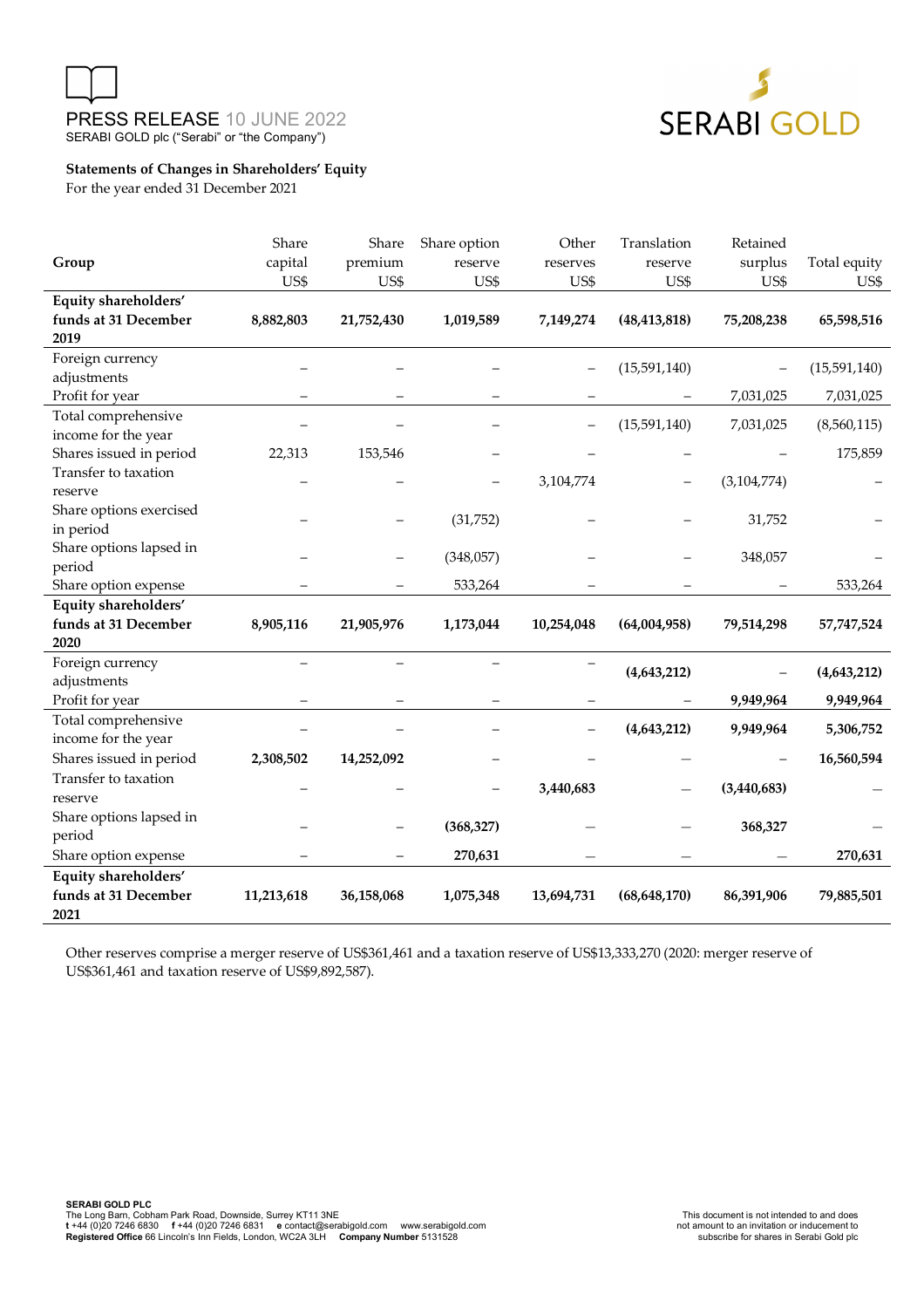



For the year ended 31 December 2021



**SERABI GOLD PLC**  The Long Barn, Cobham Park Road, Downside, Surrey KT11 3NE<br>t +44 (0)20 7246 6830 f +44 (0)20 7246 6831 e contact@serabigold.com www.serabigold.com not amount to an invitation or inducement to **Registered Office** 66 Lincoln's Inn Fields, London, WC2A 3LH **Company Number** 5131528 subscribe for shares in Serabi Gold plc

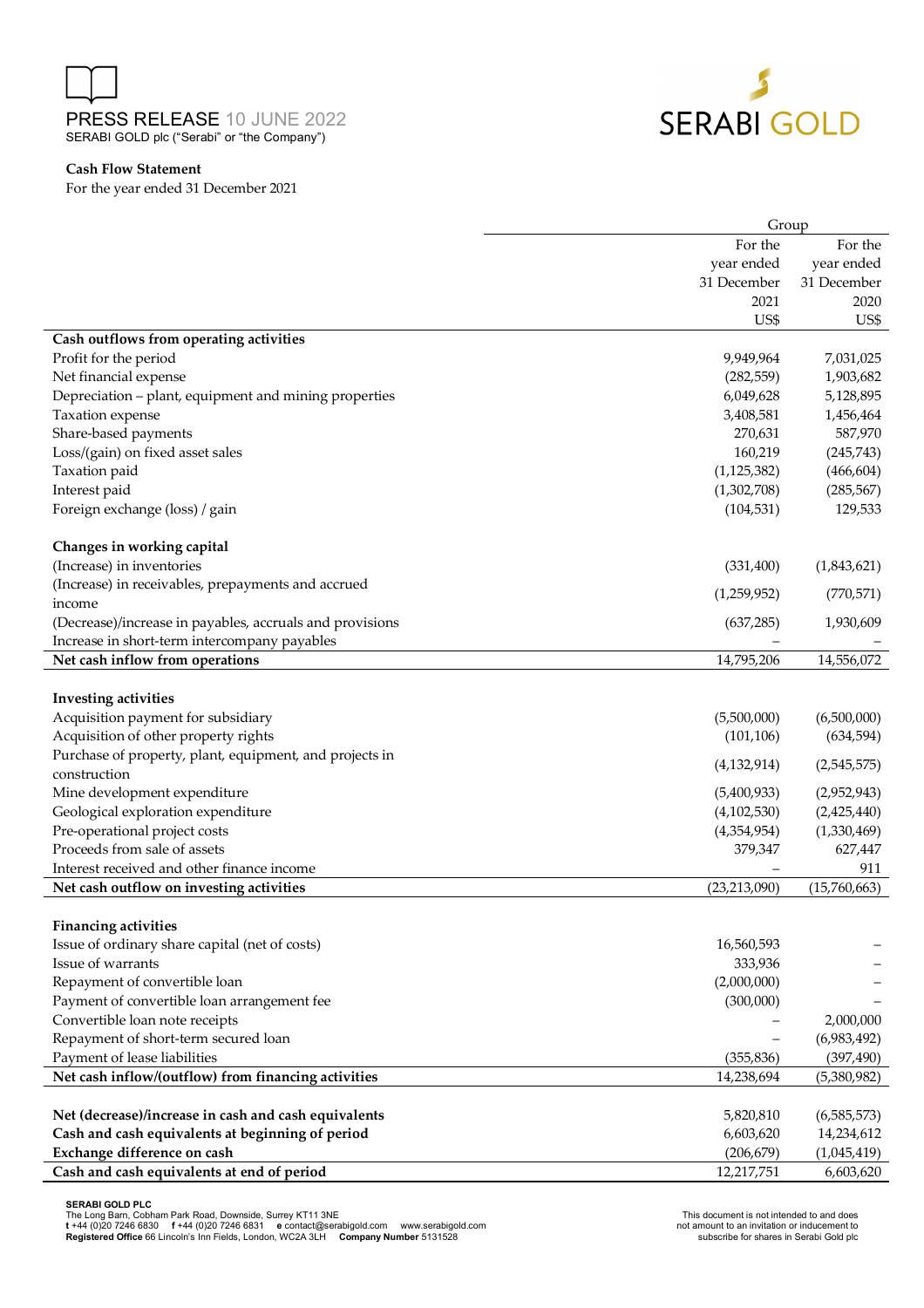



#### **Notes**

#### **1. General Information**

The financial information set out above for the years ended 31 December 2021 and 31 December 2020 does not constitute statutory accounts as defined in Section 434 of the Companies Act 2006 but is derived from those accounts. Whilst the financial information included in this announcement has been compiled in accordance with International Financial Reporting Standards ("IFRS") this announcement itself does not contain sufficient financial information to comply with IFRS. A copy of the statutory accounts for 2020 has been delivered to the Registrar of Companies and those for 2021 will be delivered to the Registrar of Companies following approval by shareholders at the Annual General Meeting. The full audited financial statements for the years end 31 December 2021 and 31 December 2020 comply with IFRS.

#### **2. Auditor's Opinion**

The auditor has issued an unqualified opinion in respect of the financial statements for both 2021 and 2020 which do not contain any statements under the Companies Act 2006, Section 498(2) or Section 498(3). The auditor's opinion in respect of the financial statements for 2021, does however contain a material uncertainty related to going concern. As detailed in the note regarding the Basis of Preparation set out below, in order to fund the continued development of the Coringa mine and repay the Group's US\$5 million bank loan which will mature in May 2023, the Group will need to raise additional funding which could include a combination of bank debt, royalty, streaming of gold and copper revenues or new equity capital.

It is however emphasised that the auditor's opinion is not qualified in respect of this material uncertainty.

#### **3. Basis of Preparation**

The financial statements have been prepared in accordance with international accounting standards in conformity with the requirements of the Companies Act 2006. The Parent Company financial statements have also been prepared in accordance with those parts of the Companies Act 2006 applicable to companies reporting under International Financial Reporting Standards ("IFRS").

#### *Accounting standards, amendments and interpretations effective in 2021*

The Group has not adopted any standards or interpretations in advance of the required implementation dates.

The following new standards, amendments or interpretations applicable to periods beginning on or after 1 January 2021 were each effective as of 1 January 2021:

|                                                                                                   | Effective date |
|---------------------------------------------------------------------------------------------------|----------------|
| COVID-19-Related rent Concession (Amendment to IFRS 16)                                           | 1 June 2020    |
| Amendments to IFRS 9, IAS 39, IFRS 7, IFRS 4 and IFRS 16 Interest Rate benchmark Reform – Phase 2 | 1 January 2021 |

The adoption of these standards has had no effect on the financial results of the Group.

There are a number of standards, amendments to standards, and interpretations which have been issued that are effective in future periods and which the Group has chosen not to adopt early. A new standard Property, Plant and Equipment – Proceeds before Intended Use (amendments to IAS 16) which is effective 1 January 2022 will impact the Group as it develops the Coringa mine. In the event that the Group realises sales revenues prior to a declaration of commercial production it will now be required to recognise the proceeds from sales and the costs of production in profit and loss. Previously the sales would have been treated as a deduction from the cost of bringing an item (or items) of property, plant and equipment to the location and condition necessary to be capable of operating in the manner intended by management.

Of the remaining standards, amendments to standards, and interpretations, none of these are expected to have a significant effect on the Group, in particular.

| Lifective date |
|----------------|
| 1 January 2022 |
| 1 January 2022 |
| 1 January 2022 |
|                |

 $E(f(x))$  defined as  $E(f(x))$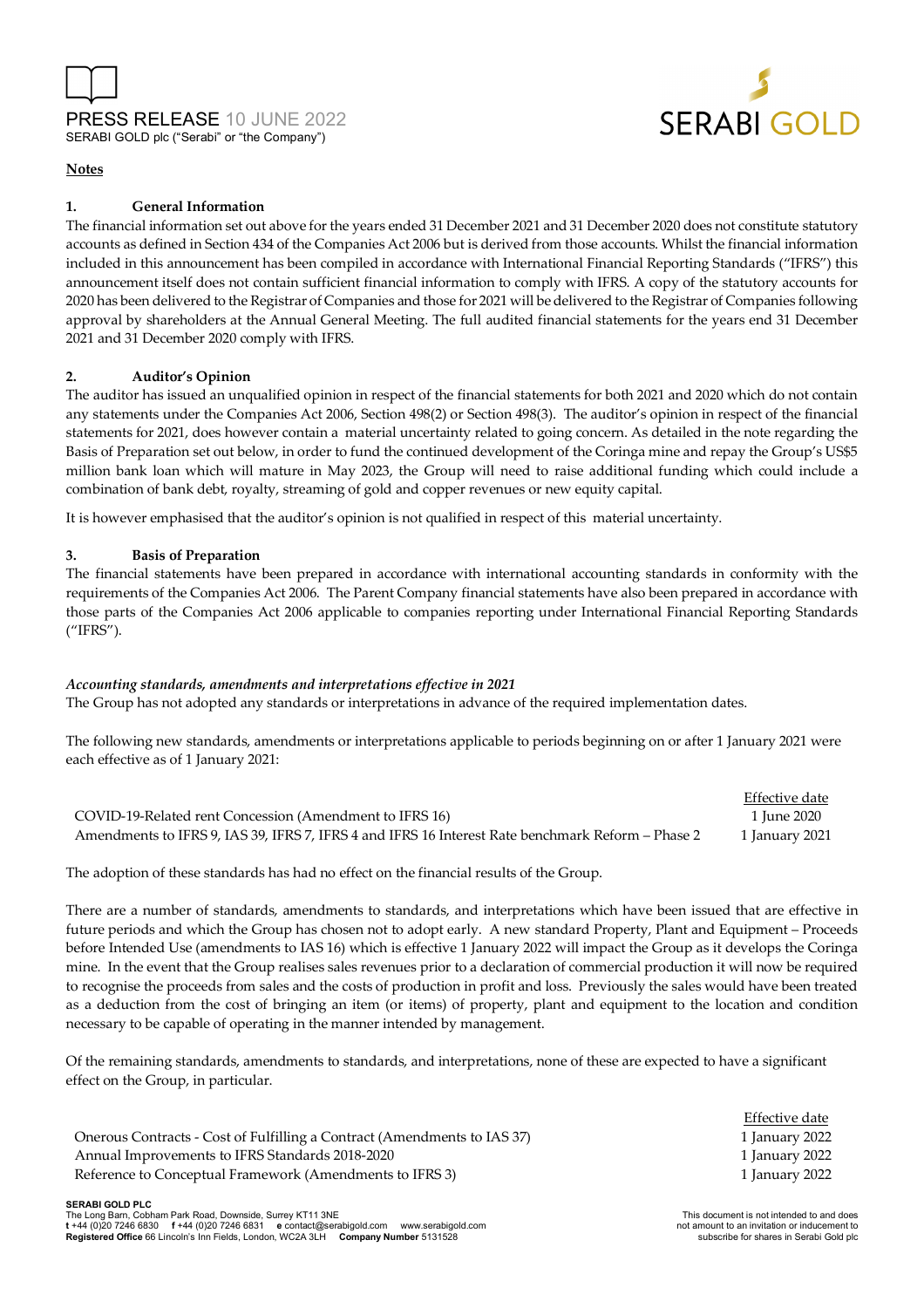



IFRS 17 Insurance Contracts, including Amendments to IFRS 17 1 January 2023 Classification of Liabilities as Current or Non-current (Amendments to IAS 1) and Classification of Liabilities as Current or Non-current – Deferral of Effective Date 1 January 2023

*Investigation into Unsubstantiated Payments* 

During 2021 an investigation into certain unsubstantiated cash withdrawals and irregularities relating to the payment of travel advances and expense claims was commissioned by the Board and by the Audit Committee and was completed. The value of the irregularities relating to the payment of travel advances and expense claims incurred during 2021 was US\$116,000 with further transactions totalling US\$29,000 identified as being improperly documented. The total value of all unsubstantiated cash withdrawals identified by the review was US\$349,000 with irregularities relating to the payment of travel advances totalling US\$510,000 and expense claims totalling approximately US\$904,000. The review concluded that all costs have been expensed through the Group's income statement in each of the relevant years and no adjustment to previously disclosed financial results of the Group was required.

#### *Going concern and availability of finance*

At 31 December 2021, the Group held cash of US\$12.2 million and has subsequently reported that at 31 March it held cash of US\$6.9 million with a further receipt of US\$1.6 million for a sale of copper/gold concentrate due to be received in early April having been delayed from March following late changes in sailing schedules. The reduction in cash reflects the continued development expenditure of Coringa during the quarter, and the reduced level of sales revenue generated in the period as a result of lower production.

The Group has advised that in light of the issues encountered in the mining of the Julia Vein at São Chico, it has reduced its production guidance for the remainder of 2022 whilst it reconfigures the Julia Vein for selective mining and undertakes further evaluation and development of other sectors of the São Chico deposit. This will reduce revenue for the rest of 2022 and will therefore impact on the ability of the Group to generate positive cash flow for the rest of 2022. Management have already taken actions to reduce some of the operational costs and is evaluating further options to generate additional gold production to improve cash generation. This includes the transportation and processing of high grade ore recovered from the current mine development being undertaken at Coringa. The first trucks began transporting ore during May 2022. In addition, in the short term, the Group has negotiated a US\$5 million unsecured loan with a Brazilian bank for an initial 12 month period to ease any immediate working capital pressure. These funds were received during May 2022.

The Directors have prepared an operational plan and cash flow forecast based on their best judgement of the operational performance of the Group for the next 18 months using economic assumptions that the Directors consider are reasonable in the current global economic climate. This plan assumes, interalia, that during the rest of 2022 and for 2023, the Group will be successful in mining higher levels of gold from its Palito orebody than it originally planned for and will continue to generate a limited level of gold production from São Chico, albeit at lower levels than 2021 and those previously planned for 2022, due to the issues encountered at the Julia Vein. In addition, the Group will, as a temporary measure, transport Coringa ore for processing at the Palito Complex. To manage costs, discretionary expenditures will be minimised including further regional exploration drilling which has now been suspended.

Although the Group's operational plan incorporates the processing of some of the ore recovered from the planned development of the Coringa mine at the Palito complex, the Group's plan is to construct a gold processing plant at Coringa. The estimated cost of the full-scale development of the Coringa project reported in the Coringa PEA, including necessary mine development, the erection of a gold processing plant and other site infrastructure was estimated to be approximately US\$24.7 million before sustainable positive cash flow is achieved.

While the Group plans to restrict development activity to a level that can be supported by available financial resources, in order to fund the longer term continued development of Coringa including a gold processing facility, and repay the Group's debt, which comprises a 12 month, US\$5 million bank loan maturing in May 2023, the Group intends to obtain additional funding. This funding may be generated from a variety of sources which could include a combination of bank debt, royalty, streaming of gold and copper revenues, new equity capital and cash flow from the current operations. The Group has been successful in raising funding as and when required in the past and the Directors consider that the Group continues to have strong support from its major shareholders who been supportive of and provided additional funding when required on previous occasions.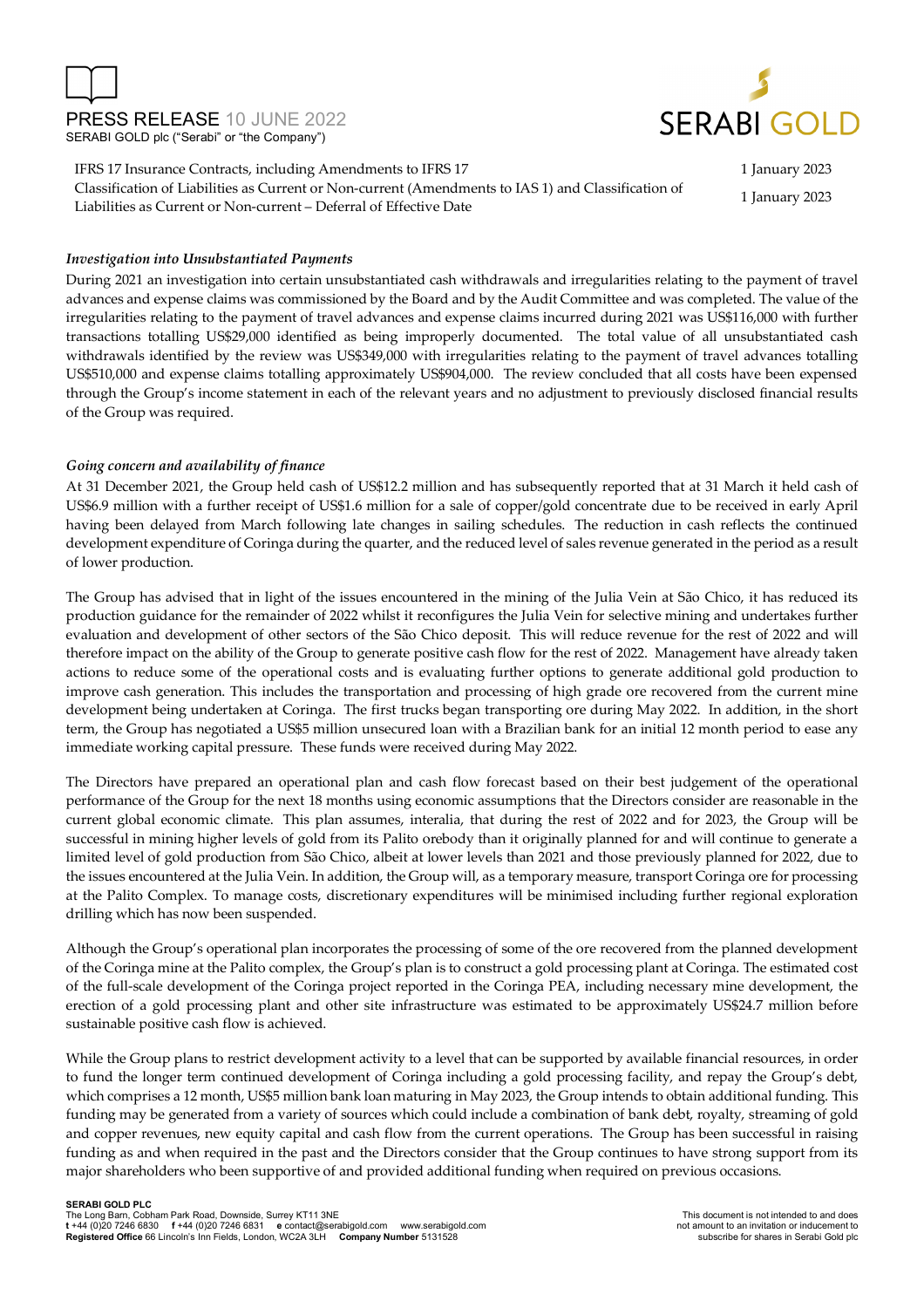

As such, whilst the expenditure on the development of Coringa will be incurred over a period of nine to twelve months it is the intention of management that firm commitments for the majority of this funding must have been secured and there is strong confidence that the balance of any remaining financing requirement is available prior to commencing the full-scale development.

Whilst recognising the uncertainty that has been created by the need to adjust the operational plan during the first half of the year and the lower levels of gold production that are now forecast as a result, the Directors and management are confident of their ability to raise additional finance and that the Group's operations will perform at the levels that they now anticipate over the next 18 month period. However, an inability to raise new finance, unplanned interruptions or further reductions in gold production, unforeseen reductions of the gold price or appreciation of the Brazilian Real could adversely affect the level of free cash flow available to the Group.

These material uncertainties may cast significant doubt upon the Group's ability to continue as a going concern and therefore its ability to settle its debts and realise its assets in the normal course of business. Notwithstanding these material uncertainties, the Directors have a reasonable expectation that the Group has adequate resources to continue in existence for the foreseeable future and have concluded it is appropriate to adopt the going concern basis of accounting in the preparation of the financial statements. The financial statements do not include the adjustments that would result if the Group was unable to continue as a going concern.

#### **4. Finance expense and income**

|                                                                     | Group            |                  |
|---------------------------------------------------------------------|------------------|------------------|
|                                                                     | For the          | For the          |
|                                                                     | year ended       | year ended       |
|                                                                     | 31 December 2021 | 31 December 2020 |
|                                                                     | US\$             | US\$             |
| Interest expense on secured loan                                    |                  | (203, 127)       |
| Interest expense on convertible loan                                | (47,502)         | (152, 943)       |
| Interest expense on mineral property acquisition liability          | (23, 854)        | (1,035,904)      |
| Unwinding of discount on rehabilitation provision                   |                  | (141, 466)       |
| Amortisation of arrangement fee for convertible loan                | (150,000)        | (150,000)        |
| Recognition of variation in effective interest rate of secured loan |                  | (79, 800)        |
| Finance expense in respect of non-substantial modification          | (40,469)         |                  |
| Interest payable                                                    | (261, 825)       | (1,763,240)      |
| Gain on revaluation of derivative                                   |                  | 33,023           |
| Unwinding of discount on rehabilitation provision                   | 417,399          |                  |
| Gain on warrants                                                    | 168,441          |                  |
| Gain in respect of non-substantial modification                     |                  | 40,469           |
| Finance income on short-term deposits                               |                  | 911              |
| <b>Finance income</b>                                               | 585,840          | 74,403           |
| Net finance income/(expense)                                        | 324,015          | (1,688,837)      |

#### **5. Earnings per Share**

|                                                     | For the year ended<br>31 December | For the year ended<br>31 December |
|-----------------------------------------------------|-----------------------------------|-----------------------------------|
|                                                     | 2021                              | 2020                              |
| Profit attributable to ordinary shareholders (US\$) | 9.949.964                         | 7,031,025                         |
| Weighted average ordinary shares in issue           | 71,829,223                        | 58,981,340                        |
| Basic profit per share (US cents)                   | 13.85                             | 11.92                             |
| Diluted ordinary shares in issue                    | 76,726,221 <sup>(1)</sup>         | 63, 362, 744 <sup>(2)</sup>       |
| Diluted profit per share (US cents)                 | 12.97                             | 11.10                             |

(1) Based on 1,166,670 options vested and exercisable as at 31 December 2021.

(2) Based on 2,345,088 options vested and exercisable as at 31 December 2020 and 2,036,316 shares that could be issued pursuant to any exercise of conversion rights attaching to the convertible loan notes as at 31 December 2020.